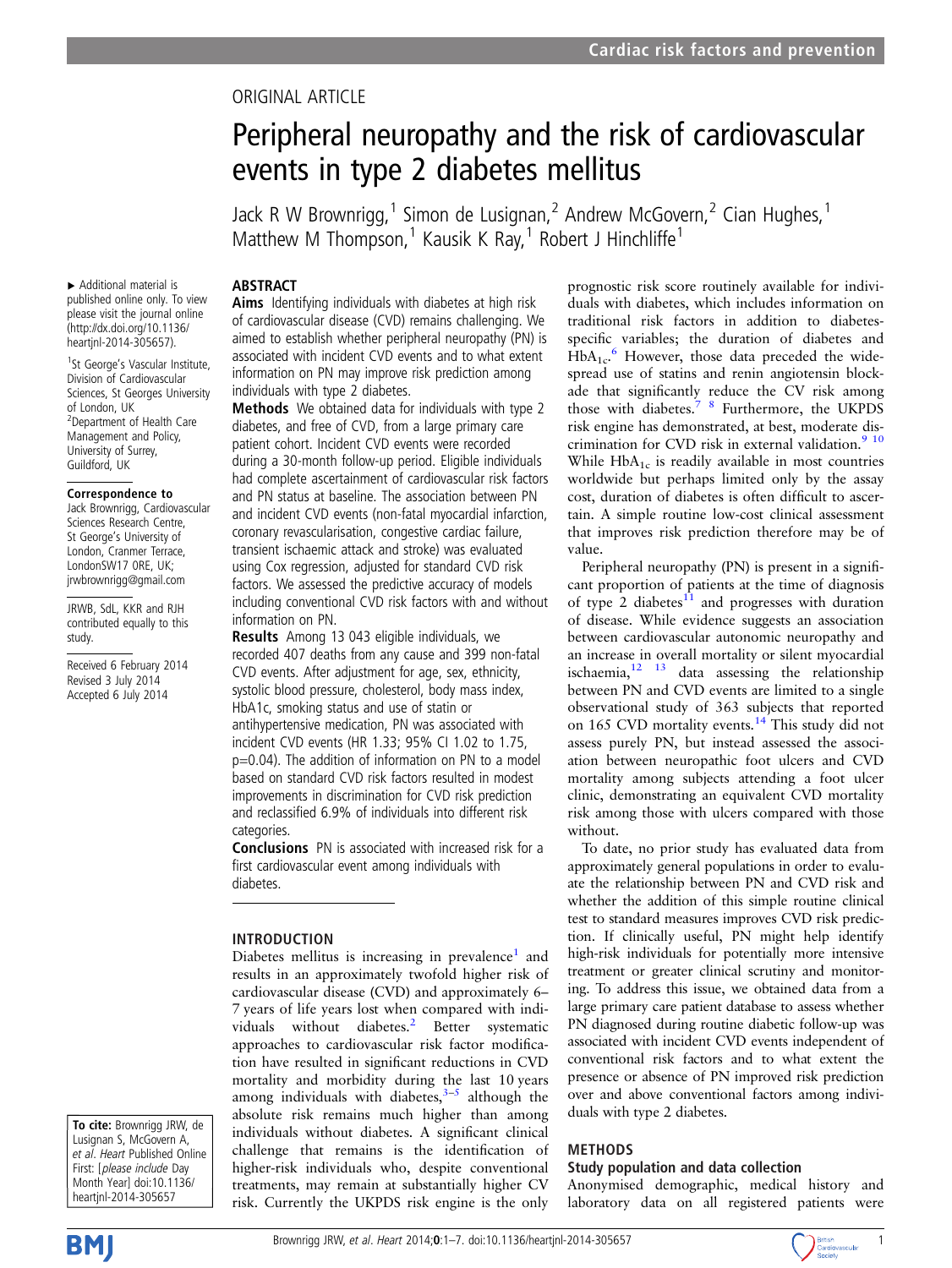<span id="page-1-0"></span>extracted from 122 primary care practices across England using Morbidity Information Query and Export Syntax (MIQUEST) software (n=951 764). MIQUEST has been used in the national data quality programme at the Primary Care Information Services.<sup>[15](#page-5-0)</sup> All diagnoses, laboratory data, prescribing information and incident cases are electronically recorded as Read codes, a hierarchical coding system used in UK primary care,  $16$ and consistent with nationally agreed definitions from the General Medical Services contract quality and outcomes framework. Contributing practices are a nationally representative sample from inner city, suburban and rural areas. Practice inclusion criteria specified the use of the same computer system for the prior 5 years with electronic laboratory links and access permission to check data quality.

Eligibility criteria for this observational study were applied to all registered patients; hence, those subjects enrolled are reflective of a contemporary UK general practice population. Eligible patients were those aged  $\geq$  18 in June 2008, with a prior diagnosis of type 2 diabetes and complete ascertainment of cardiovascular risk factors in the preceding 12 months, including age, smoking status, blood pressure (mm Hg), plasma total cholesterol (mmol/L), high-density lipoprotein (HDL) cholesterol (mmol/L) and low-density lipoprotein (LDL) cholesterol (mmol/ L). For the present analysis, we excluded individuals with a prior history of myocardial infarction (MI), coronary revascularisation, congestive cardiac failure (CCF), transient ischaemic attack (TIA) or stroke. In addition, and in order to reduce systematic errors due to a detection bias that would require propensity adjustment, patients who did not undergo foot examination with a monofilament for the presence of PN were excluded. Diabetes was defined as fasting plasma glucose ≥7.0 mmol/L (126 mg/dL), random plasma glucose  $\geq$ 11.1 mmol/L (200 mg/dL) or the use of antihyperglycaemic medications. Individuals with type 2 diabetes were identified by diagnostic, investigation, treatment and process of care codes specific to type 2 diabetes. PN was defined as reduced 10 g monofilament peripheral sensation. Sensation was assessed by primary care physicians, practice nurses and podiatrists during annual foot screening examination, which forms part of the

Quality Outcomes Framework for diabetes in the UK.<sup>[17](#page-5-0)</sup> Albuminuria was defined as albumin–creatinine ratio ≥30 mg/g or dipstick-positive proteinuria.

Outcomes data were obtained for the period between July 2008 and December 2010. The composite outcome included any first incident MI, coronary revascularisation procedure, CCF, TIA or stroke. The Read codes used to identify CVD events were developed in accordance with published guidance.[18 19](#page-5-0) Data were controlled in accordance with data protection legislation, institutional protocols of St George's University of London and National Health Service policies for research and information governance. The study was approved by the Oxford Research Ethics Committee.

#### Statistical analysis

Probability weighted Cox regression models were used to evaluate the relationship between PN and incident CVD events.[20](#page-5-0) Potential confounding variables were selected on the basis of established evidence demonstrating their association with CVD events. The covariates included age, sex, ethnicity, hypertension, HDL cholesterol, LDL cholesterol, body mass index (BMI), HbA1c, cigarette smoking, lipid-lowering therapy, renal function and the use of antihypertensive medication. Multiple imputation by chained equations (MICE) in R was used to replace missing values for HbA1c; Rubin's rules were subsequently used to combine five imputations. Variables demonstrating an association with CVD events at a level of p≤0.10 were subsequently included in a multivariate model. Kaplan–Meier curves were used to compare estimated proportions of at-risk patients with and without PN.

We assessed the predictive accuracy of a model including conventional CVD risk factors (model A) and the same model incorporating PN (model B) for incident CVD events. We stratified individuals into 2.5-year risk categories of <2.5%, 2.5% to <5% and ≥5%, which approximately correspond to the 10-year Framingham risk categories. Model discrimination was assessed to determine the ability of PN to differentiate between individuals who do and do not have events. Receiver operating characteristic curves (ROC) were constructed for model A and



Figure 1 Consolidated Standards on Reporting Trials (CONSORT) diagram of the study population.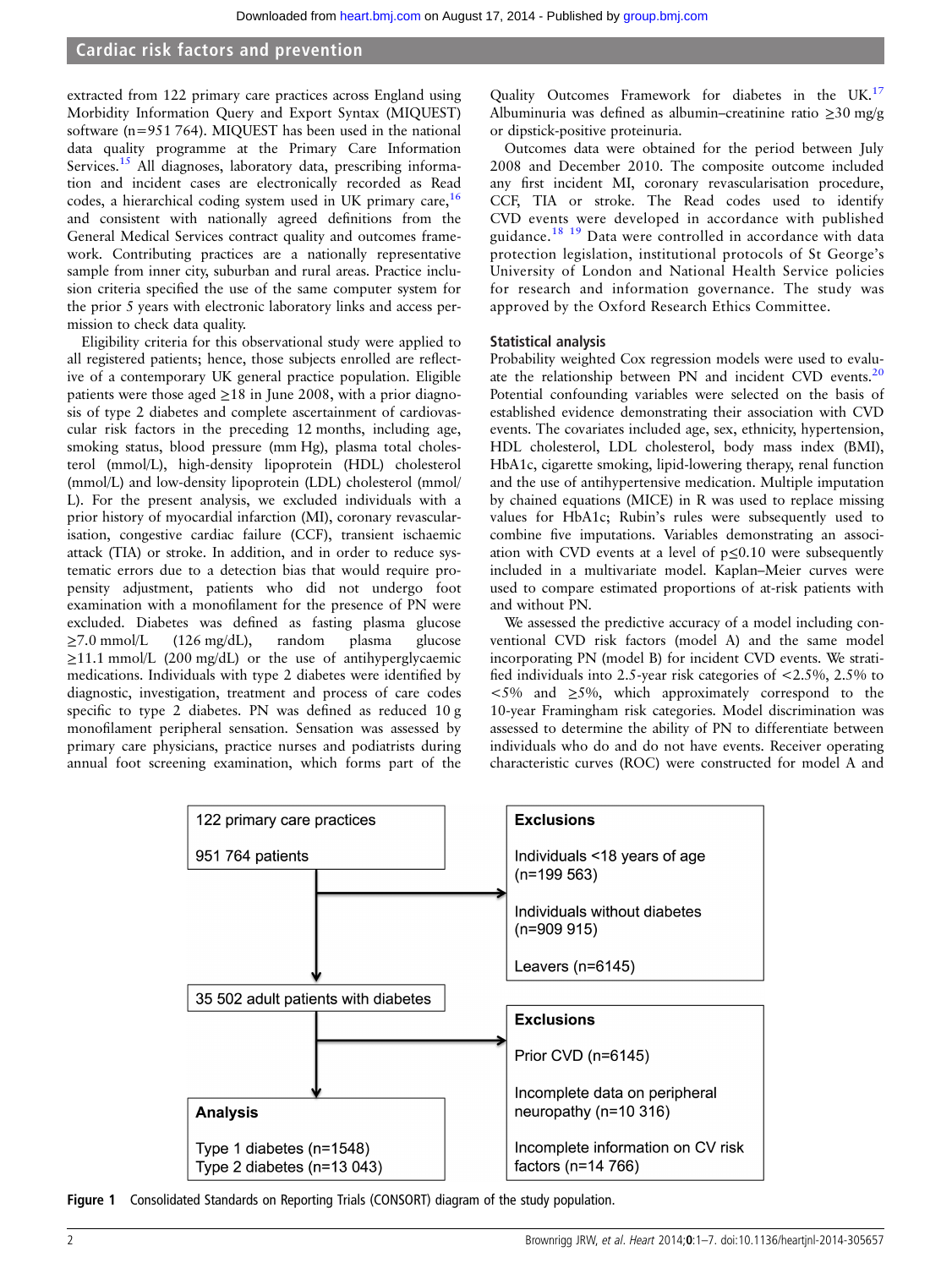model B, and the areas under the ROC curves were compared. Model fit was assessed using the Akaike information criterion  $(AIC)^{21}$  $(AIC)^{21}$  $(AIC)^{21}$  and the Bayes information criterion  $(BIC)^{22}$  $(BIC)^{22}$  $(BIC)^{22}$  a likelihood-based measure that penalises for an increasing number of model variables. The integrated discrimination index (IDI) was estimated, $23$  measuring the improvement in the average sensitivity with the new variable, while subtracting any increase in the mean 1-specificity. We calculated the proportion of participants who were reclassified into higher-risk or lowerrisk categories using model A and model B. Net reclassification improvement (NRI) was calculated to evaluate any improvement in performance of model B with respect to risk stratification into low-risk, intermediate-risk and high-risk groups.<sup>[23](#page-5-0)</sup> The clinical NRI (CNRI) was calculated to evaluate any equivalent improvement in patients considered to be at intermediate risk. $^{24}$ Statistical analyses were performed in R V.3.0.1 (R Foundation for Statistical Computing, Vienna, Austria) and Stata release 11 (Stata corp, Texas, USA).

#### RESULTS

After the exclusion of individuals with prevalent CVD and type 1 diabetes, data for 13 043 patients were included in this analysis (fi[gure 1\)](#page-1-0). Patients had a mean age of 63.8 years (SD 12.8, range 20–103), 6761 (51.8%) were men and the prevalence of PN was 9.9% (1296/13 043). During a total of 32 608 personyears of follow-up, 399 incident CVD events were reported (table 1). Compared with patients who remained event free during follow-up, patients who experienced a CVD event were more likely to be older, with a history of smoking, hypertension and PN (eTable 1). Individuals with PN were more likely to be older, white, with higher HbA1c and current smokers. In contrast, those with PN had lower mean total and LDL cholesterol readings, likely related to the greater use of lipid-lowering therapy. When compared with individuals with complete data, those with incomplete data were significantly younger, had higher HDL cholesterol levels and were more likely to be a current smoker. We observed no significant differences in

|                                    | No PN            | PN               |         | <b>Overall</b>   |
|------------------------------------|------------------|------------------|---------|------------------|
|                                    | $(n=11747)$      | $(n=1296)$       | p Value | $(n=13043)$      |
| Demographics                       |                  |                  |         |                  |
| Age, years                         | $63.1 \pm 12.7$  | $70.1 \pm 12.1$  | 0.000   | $63.8 \pm 12.8$  |
| Male sex, n (%)                    | 6060 (51.6)      | 701 (54.1)       | 0.09    | 6761 (51.8)      |
| Ethnicity, n (%)                   |                  |                  |         |                  |
| Caucasian                          | 5337 (45.4)      | 730 (56.3)       |         | 6067 (46.5)      |
| Mixed                              | 144(1.2)         | 16(1.2)          |         | 160(1.2)         |
| Asian                              | 2228 (19.0)      | 150 (11.6)       |         | 2378 (18.2)      |
| <b>Black</b>                       | 936 (8.0)        | 64 (4.9)         | 0.000   | 1000(7.7)        |
| Other                              | 166(1.4)         | 5(0.4)           |         | 171(1.3)         |
| Not stated                         | 462 (3.9)        | 29(2.2)          |         | 491 (3.8)        |
| Missing                            | 2474 (21.1)      | 302 (23.3)       |         | 2776 (21.3)      |
| Body mass index, kg/m <sup>2</sup> | $30.5 \pm 6.5$   | $30.4 \pm 6.8$   | 0.70    | $30.5 \pm 6.5$   |
| HbA1c                              | $8.5 \pm 2.1$    | $8.7 \pm 2.1$    | 0.01    | $8.5 \pm 2.1$    |
| Systolic blood pressure, mm Hq     | $137.4 \pm 17.0$ | $138.2 \pm 17.1$ | 0.09    | $137.5 \pm 17.0$ |
| Diastolic blood pressure, mm Hq    | 79.3±10.2        | $77.3 \pm 10.1$  | 0.000   | $79.1 \pm 10.2$  |
| Cholesterol, mmol/L                |                  |                  |         |                  |
| Total                              | $4.72 \pm 1.10$  | $4.56 \pm 1.03$  | 0.000   | $4.70 \pm 1.09$  |
| HDL                                | $1.27 \pm 0.37$  | $1.29 \pm 0.38$  | 0.14    | $1.28 + 0.37$    |
| <b>LDL</b>                         | $2.38 + 0.85$    | $2.25 \pm 0.78$  | 0.000   | $2.37 \pm 0.85$  |
| eGFR, mL/min/1.73 m <sup>2</sup>   | 75.5±19.6        | $69.0 \pm 18.5$  | 0.000   | 74.9±19.6        |
| Cigarette smoking, n (%)           |                  |                  |         |                  |
| Never                              | 7092 (60.4)      | 702 (54.2)       | 0.000   | 7794 (59.8)      |
| Past                               | 2040 (17.4)      | 280 (21.6)       |         | 2320 (17.8)      |
| Current                            | 2615 (22.3)      | 314 (24.2)       |         | 2929 (22.5)      |
| HMG-CoA use, n (%)                 | 9013 (76.7)      | 1033 (79.7)      | 0.02    | 10 046 (77.0)    |
| ACE/ARB, n (%)                     | 7315 (62.3)      | 881 (68.0)       | 0.000   | 8196 (62.8)      |
| Other antihypertensive, n (%)      | 4219 (35.9)      | 564 (43.5)       | 0.000   | 4783 (36.7)      |
| Antiplatelet, n (%)                | 3371 (28.7)      | 403 (31.1)       | 0.07    | 3774 (28.9)      |
| <b>Outcomes</b>                    |                  |                  |         |                  |
| Myocardial infarction              | 68 (0.6)         | 11(0.8)          | 0.24    | 79 (0.6)         |
| Coronary revascularisation         | 88(0.7)          | 14(1.1)          | 0.20    | 102(0.8)         |
| Heart failure                      | 90(0.8)          | 21(1.6)          | 0.001   | 111(0.9)         |
| <b>Stroke</b>                      | 76 (0.6)         | 15(1.2)          | 0.04    | 91(0.7)          |
| <b>TIA</b>                         | 62(0.5)          | 7(0.5)           | 0.95    | 69 (0.5)         |
| All-cause mortality                | 333 (2.8)        | 74 (5.7)         | 0.000   | 407(3.1)         |

Values are mean±SD or n (%). HbA1c indicates glycated haemoglobin.

Missing values: HbA1c values were missing for 73/11 747 (6.2%) individuals in the 'No PN' group.

ACE, angiotensin-converting enzyme; ARB, angiotensin receptor blockade; eGFR, estimated glomerular filtration rate; HbA1c values were missing for 4/1296 (3.1%) individuals in the 'PN' group; HDL, high-density lipoprotein; HMG-CoA, 3-hydroxy-3-methylglutaryl coenzyme A; LDL, low-density lipoprotein; PN, peripheral neuropathy; TIA, transient ischaemic attack.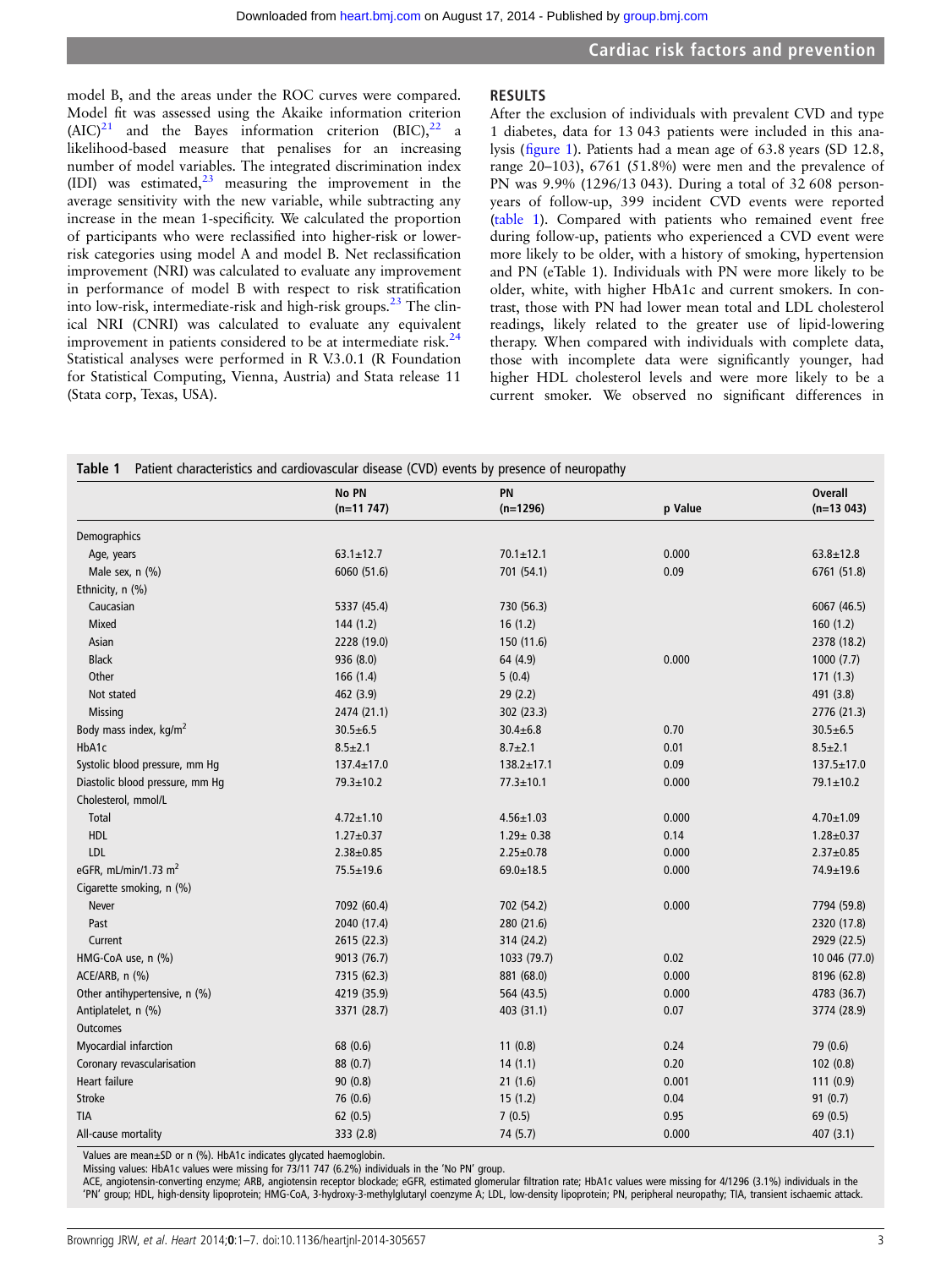gender, systolic blood pressure and total cholesterol among those with complete and incomplete data (eTable 2).

During follow-up, 65 (5.0%) individuals with PN experienced a cardiovascular event compared with 334 (2.8%) of those without PN at baseline. Crude mortality was 22.8 per 1000 person-years for those with PN compared with 11.3 per 1000 person-years for those without (p<0.001). The cumulative event-free survival after 30 months was 94.4% among participants without PN and  $89.4\%$  among those with PN ( $p < 0.001$ ) (figure 2). When compared with individuals with incomplete data, those with complete data had no significant differences in any component of the composite outcome measure. No significant differences were observed in components of the composite endpoint between individuals with type 1 and type 2 diabetes, with the exception of heart failure, which occurred more often in those with type 2 diabetes ( $p=0.03$ ) (eTable 3).

PN was a significant predictor of death or CVD events in univariate Cox regression (HR, 1.78; 95% CI 1.37–2.32; p<0.001), but was somewhat attenuated after adjustment for conventional risk factor covariates (HR, 1.38; 95% CI 1.05 to 1.80;  $p=0.02$ ,  $n=13 043$ ). After further adjustment for HbA1c using both complete and imputed data, the results were qualitatively similar (HR 1.33; 95% CI 1.02 to 1.75, p=0.04 in both analyses).

Although crude event rates for all components of the composite endpoint were higher among those with PN, the differences were not significant for any single endpoint (eTable 4). PN was associated with an increased cardiovascular risk consistently across all major subgroups (eFigure 1), with no evidence of effect modification (interaction p>0.10). Cardiovascular event rates were greater among those with PN irrespective of conventional risk factor status, including smoking, systolic blood pressure and LDL levels (figure 3, eFigures 2–5).

As anticipated, PN and microalbuminuria demonstrated close statistical associations, likelihood ratio  $\chi^2$  test results (32.1) were above the suggested threshold (<10). When substituted for PN



Figure 2 Unadjusted Kaplan–Meier estimates of event free survival with and without peripheral neuropathy (PN). Composite event includes myocardial infarction, coronary revascularisation, congestive cardiac failure, stroke and transient ischaemic attack. HRs for PN as compared with no PN are HR 1.78; 95% CI 1.37 to 2.32; p<0.001.



Figure 3 Kaplan–Meier estimates of the probability of the composite event by blood pressure status with and without peripheral neuropathy (PN). Composite event includes myocardial infarction, coronary revascularisation, congestive cardiac failure, stroke and transient ischaemic attack. BP, blood pressure. HRs for PN as compared with no PN are systolic BP <136 mm Hg, HR 1.92 (1.30–2.84), p=0.001; systolic  $BP \geq 136$  mm Hg, HR 1.66 (1.15–2.38) p=0.006.

in a multivariable Cox regression model, microalbuminuria was associated with CVD events (HR, 1.32; 95% CI 1.03 to 1.70; p=0.03). On inclusion of both PN and microalbuminuria in the same model, the positive relationship between PN and CVD events remained (HR 1.39; 95% CI 1.03 to 1.90; p=0.03), as did the corresponding relationship for microalbuminuria (HR 1.31; 95% CI 1.02 to 1.68; p=0.04).

The presence of PN (model B) reclassified 6.9% (894/13 043) of the study population into higher-risk or lower-risk categories, with 56.7% correct reclassification (table 2). [Table 3](#page-4-0) presents a comparison of overall fit and discrimination between models A and B. The IDI was  $0.005$  ( $p<0.001$ ), with the relative IDI

Table 2 Reclassification of subjects based on traditional risk

|                                         |                                | factors+PN versus traditional risk factors alone |                   |        |  |
|-----------------------------------------|--------------------------------|--------------------------------------------------|-------------------|--------|--|
|                                         | Model B $(+$ PN) risk category |                                                  |                   |        |  |
|                                         | Low<br>$2.5\%$                 | <b>Intermediate</b><br>2.5 to $< 5\%$            | High<br>$\geq$ 5% | Total  |  |
| Participants with an incident CVD event |                                |                                                  |                   |        |  |
| Model A risk category                   |                                |                                                  |                   |        |  |
| Low                                     | 81                             | 4                                                | $\Omega$          | 85     |  |
| Intermediate                            | 9                              | 195                                              | 19                | 223    |  |
| High                                    | $\Omega$                       | 9                                                | 82                | 91     |  |
| Total                                   | 90                             | 208                                              | 101               | 399    |  |
| Participants with no incident CVD event |                                |                                                  |                   |        |  |
| Model A risk category                   |                                |                                                  |                   |        |  |
| Low                                     | 5592                           | 146                                              | $\Omega$          | 5738   |  |
| Intermediate                            | 262                            | 4805                                             | 223               | 5290   |  |
| High                                    | 0                              | 222                                              | 1394              | 1616   |  |
| Total                                   | 5854                           | 5173<br>ان ایا این مربوط این این مربوط ا         | 1617              | 12 644 |  |

CVD, cardiovascular disease; PN, peripheral neuropathy.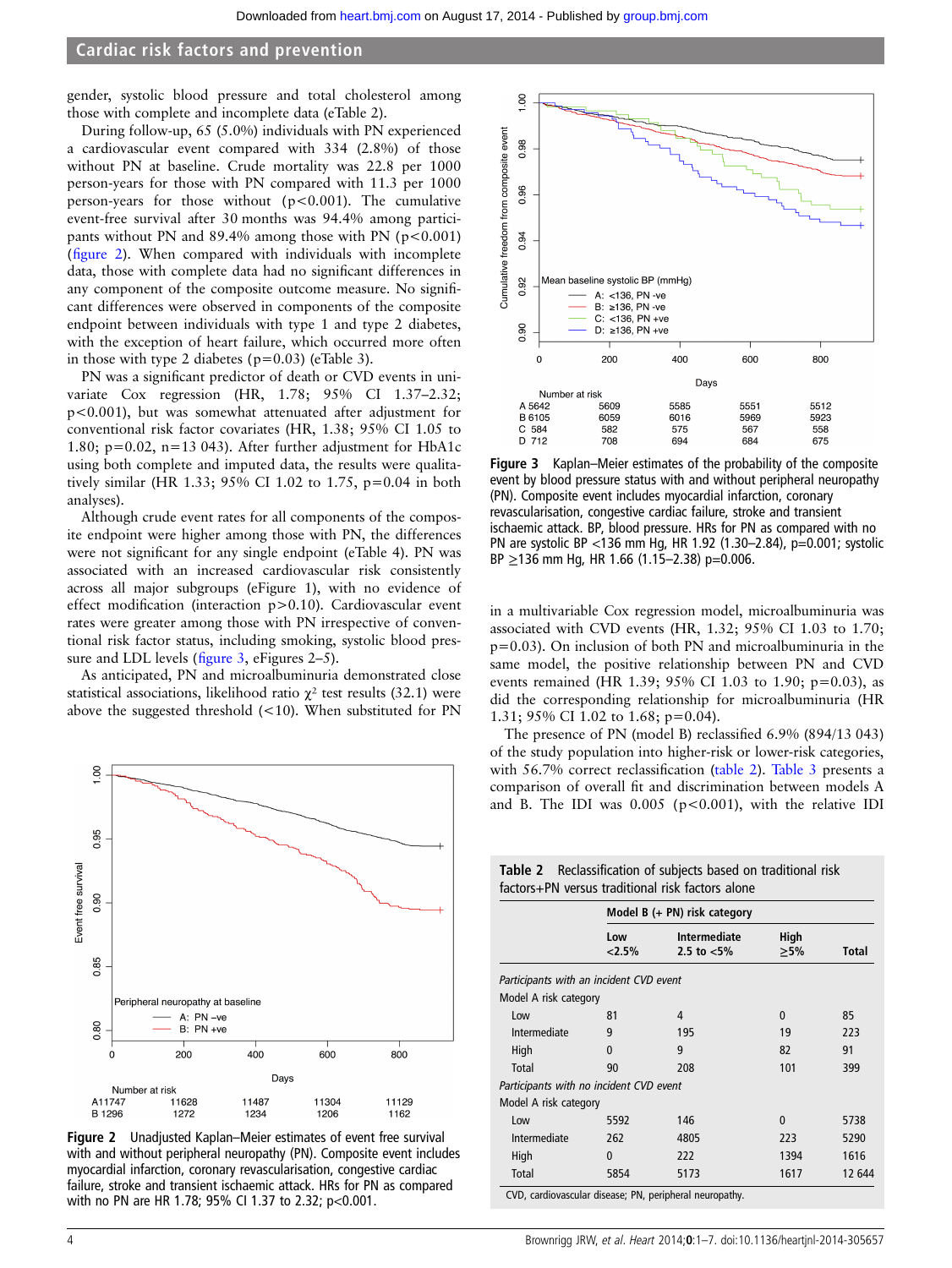<span id="page-4-0"></span>

|                                                                     | Model fit              |            | <b>Discrimination</b> |            | <b>Calibration</b>      |                        | <b>Reclassification</b> |         |               |         |
|---------------------------------------------------------------------|------------------------|------------|-----------------------|------------|-------------------------|------------------------|-------------------------|---------|---------------|---------|
| Model                                                               | $-2$ Log<br>likelihood | <b>BIC</b> | <b>AIC</b>            | <b>IDI</b> | <b>Relative</b><br>IDL% | C statistic            | $\chi^2$                | p Value | <b>NRI.</b> % | CNRI, % |
| Age, systolic blood pressure,<br>smoking status, LDL-C and<br>HDL-C | 3429                   | 3486       | 3441                  |            |                         | $0.657(0.632 - 0.682)$ | 113.9                   | < 0.001 |               |         |
| Add PN                                                              | 3424                   | 3490       | 3438                  | 0.0005     | 0.01                    | $0.661$ (0.636-0.686)  | 121.2                   | < 0.001 | 2.2           | 5.3     |

discrimination index; LDL-C, low-density lipoprotein cholesterol; NRI, net reclassification improvement; PN, peripheral neuropathy.

showing a 0.01% improvement in the discrimination slope. The NRI associated with the addition of PN was  $2.2\%$  (p<0.001) and the CNRI was  $5.3\%$  (p<0.001). Models A and B had a similar overall model fit (likelihood ratio test), AIC and BIC; and model B had a modest improvement in the C-index.

#### **DISCUSSION**

In this study of 13 043 individuals with type 2 diabetes from the general population who were free from CVD at study entry, PN was a significant and independent predictor of incident CVD events over 30 months. The addition of PN to a model based on conventional CVD risk factors resulted in modest improvements in discrimination for prediction of CVD events. Moreover, compared with models derived from conventional CVD risk factors, the addition of PN demonstrated improvements in reclassification of patients for an incident CVD event in the short term.

Among those with diabetes, accumulating evidence has linked the presence of PN to an excess risk of mortality from any cause, $25 \frac{25}{6}$  which in part may simply reflect a deterioration of glycaemic control as suggested by the EURODIAB Prospective Complications Study, $2^7$  or the development of more severe complications such as sepsis among those with neuropathy. Levels of advanced glycation end products (AGEs) are higher in people with diabetes because hyperglycaemia and oxidative stress increase their accumulation. Advanced glycation end products have been shown to play a role in the development of neuropathy, and their presence in the skin correlates with both auto-nomic and sensory diabetic neuropathy.<sup>[28](#page-6-0)</sup> Accumulating evidence suggests that AGEs and their corresponding receptor activity are not only implicated in the complications of diabetes but also in the development of inflammation, atherosclerosis and neurodegenerative disorders,<sup>[28](#page-6-0)</sup> which may contribute to excess risk in cardiovascular and all-cause mortality. Alternatively, PN may be a marker of sicker individuals with a greater prevalence of risk factors associated with CVD, including hypertension and higher levels of atherogenic lipids that might explain any excess risk.[29](#page-6-0) However, in the present analysis, we observed that even after controlling for standard cardiovascular risk factors, PN remained a significant independent predictor of CVD, and moreover provided improvements (although modest over the short term) on CVD risk prediction over and above conventional factors. These observations support the suggestion that PN may reflect underlying, as yet unidentified, pathways linked to vascular disease, although further scientific research is needed to elucidate the possible mechanisms underlying the relationship between PN and cardiovascular events.

The performance of PN in short-term risk prediction limits its role in risk algorithms; however, further validation in other

cohorts and in the longer term is needed to evaluate whether its inclusion can further improve existing CVD risk scores and whether interventions to aggressively target risk factor control might attenuate the excess CV risk among those with PN. If these data are replicated, testing for PN may offer a simple clinical tool to identify a cohort of higher-risk individuals with diabetes for more intensive monitoring or treatment who are currently perceived to be at lower absolute risk using contemporary risk prediction tools. Individuals with PN were more frequently prescribed lipid-lowering therapy and an angiotensin receptor blocker or angiotensin-converting enzyme (ACE) inhibitor, which follows evidence to suggest that ACE inhibition can slow progression of diabetic microvascular disease.<sup>[8](#page-5-0)</sup>

The assessment of PN is a quick and routine test performed in primary care by physicians, practice nurses and podiatrists. In UK primary care, remuneration exists to encourage best practice in the management of chronic disease through the Quality Outcomes Framework.[17](#page-5-0) Presently, data captured on the presence of PN are used to stratify patients with diabetes according to their risk of developing foot complications. In addition to providing important information on foot risk, our findings suggest that there may be opportunity to use these data for identifying individuals at increased cardiovascular risk.

The excess mortality observed among patients with PN supports previous observations of increased mortality among patients with a history of diabetic foot ulceration compared with patients with diabetes and no history of ulceration. A meta-analysis of eight studies reporting on 17 830 individuals showed an excess risk of mortality among patients with a history of diabetic foot ulceration. However, it could not sufficiently separate the association of foot ulceration with cardiovascular versus non-cardiovascular endpoints, and to what extent a greater number of cardiovascular events were explained by the burden of conventional risk factors.<sup>[30](#page-6-0)</sup> This study adds to previous research by studying signs that manifest themselves long before foot ulceration; and after controlling for conventional risk factors is able to demonstrate that the presence of PN is a harbinger for incident cardiovascular events and not just foot ulceration. Although the present data derive from a nationally representative sample of the population of England, the results should not be extrapolated to dissimilar population samples. This analysis is restricted to individuals in whom complete information was available, with the exception of HbA1c, and may reflect selection bias. Examination of variables among individuals with missing data suggests this group were younger, with less favourable cholesterol profiles; however, these differences were modest. Our analyses were also limited by the absence of data on cause-specific mortality; the inclusion of CVD deaths in our composite endpoint may have increased power and provided information on the relative contribution of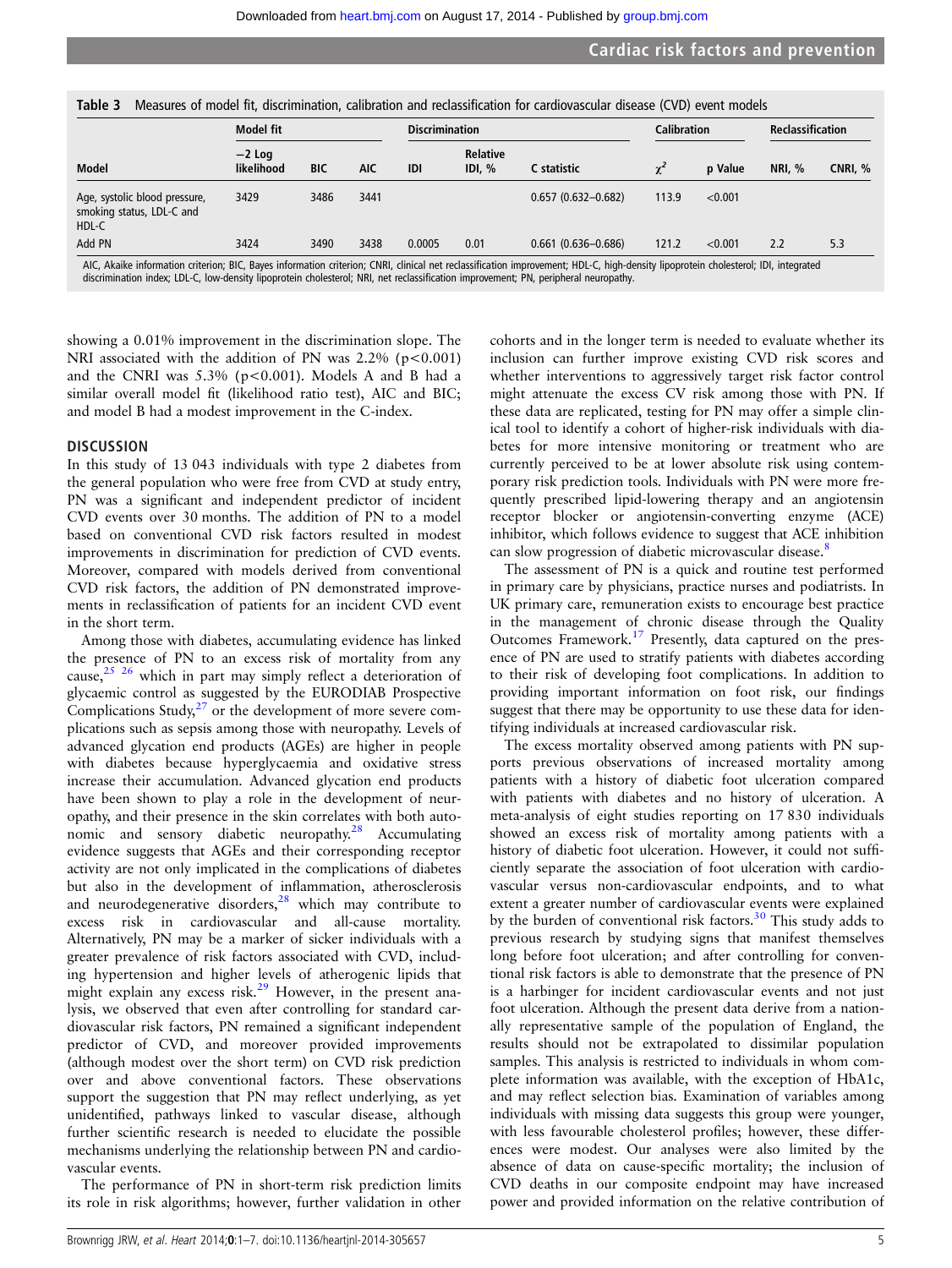<span id="page-5-0"></span>CVD death to all-cause mortality. The effect of diet was not considered in our analyses as these data were unavailable, which may result in residual confounding. A further limitation of the present study is the relatively short duration of follow-up and lack of data on duration of diabetes. Ten-year follow-up data would have been preferable as risk prevention guidelines generally quote risk strata at this period and a greater number of accrued events would have improved precision and power. Similar studies are needed among larger cohorts with longer follow-up duration to validate our findings using a range of endpoints. Finally, the diagnosis of PN is observer dependent and could be prone to subjectivity. As previously discussed, PN was diagnosed by a range of healthcare professionals including physicians and practice nurses. This is both a strength and a weakness of our study. While the diagnostic accuracy of neuropathy testing cannot be verified, our data reflect routine clinical practice that currently informs management of patients with diabetes in primary care in the UK. Finally, the data presented are observational in nature and although we have aimed to reduce confounding by statistical adjustment we cannot exclude the possibility of residual confounding as a potential explanation for our findings.

PN is associated with an increased risk of cardiovascular events among individuals with diabetes and no prior history of CVD. Assessment of PN among patients with diabetes is routine and provides additional information on cardiovascular risk to that of conventional risk factors, although modestly in the short term.

#### Key messages

#### What is already known on this subject?

Our search identified no studies separately reporting on incident cardiovascular events among individuals with diabetes, with and without peripheral neuropathy. Currently the UKPDS risk engine is the only prognostic risk score routinely available for individuals with diabetes that includes information on traditional risk factors in addition to diabetes-specific variables; the duration of diabetes and  $HbA_{1c}$ . However, the UKPDS risk engine has demonstrated, at best, moderate discrimination for cardiovascular disease (CVD) risk in external validation.

#### What might this study add?

Our results suggest that even after controlling for standard cardiovascular risk factors, peripheral neuropathy is a significant independent predictor of CVD among patients with diabetes free of CVD at baseline.

#### How might this impact on clinical practice?

In addition to providing important information on foot risk, there may be opportunity to use data on peripheral neuropathy for identifying individuals at increased cardiovascular risk for potentially more intensive preventative strategies.

Contributors JRWB and SdeL contributed equally and were joint first authors, and KKR and RJH contributed equally and were joint senior authors. JRWB, SdeL, KKR and RJH developed the original idea for the report. JRWB and AM wrote the first draft that was revised by MMT. JRWB and AM performed the literature search. JRWB and AM did the statistical analyses, and SdeL coordinated the analyses. All authors contributed to interpretation of results and drafting of the first submission. JRWB had full access to all of the data in the study and takes responsibility for the

integrity of the data, the accuracy of the data analysis and the overall content as guarantor.

**Funding** The Joint Research Office of St George's, University of London and St George's Healthcare Trust were the research sponsors (grant number 11610-10). Additional funding was provided by The Health Foundation UK grant number 7395/ 4843 and Kidney Research UK grant number CDK/2007. The sources of funding had no role in the design and conduct of the study; collection, management, analysis and interpretation of the data; or preparation, review or approval of the manuscript.

#### Competing interests None.

Ethics approval The study was approved by the Oxford Research Ethics Committee.

Provenance and peer review Not commissioned; externally peer reviewed.

#### **REFERENCES**

- Wild S, Roglic G, Green A, et al. Global prevalence of diabetes: estimates for the year 2000 and projections for 2030. Diab Care 2004;27:1047–53.
- 2 The Emerging Risk Factors Collaboration. Diabetes mellitus, fasting glucose and risk of cause-specific death. New Eng J Med 2011;364:829–41.
- Ali MK, Bullard KM, Saadine JB, et al. Achievement of goals in US diabetes care, 1999-2010. New Eng J Med 2013;368:1613–24.
- Gregg EW, Cheng YJ, Saydah S, et al. Trends in death rates among US adults with and without diabetes between 1997 and 2006. Diab Care 2012;35: 1252–7.
- 5 Diabetes data and trends: hospitalization. Atlanta: Centers for Disease Control and Prevention, 2012. [http://www.cdc.gov/diabetes/statistics/hospitalization\\_national.htm](http://www.cdc.gov/diabetes/statistics/hospitalization_national.htm)
- Stevens RJ, Kothari V, Adler AI, et al. The UKPDS risk engine: a model for the risk of coronary heart disease in type II diabetes (UKPDS 56). ClinSci (Lond) 2001;101:671–9.
- 7 Heart Protection Study Collaborative Group. Effects on 11-year mortality and morbidity of lowering LDL cholesterol with simvastatin for about 5 years in 20 536 high-risk individuals: a randomised controlled trial. *Lancet* 2011;378:2013-20.
- Heart Outcomes Prevention Evaluation (HOPE) Study Investigators. Effects of ramipril on cardiovascular and microvascular outcomes in people with diabetes mellitus: results of the HOPE study and MICRO-HOPE substudy. Lancet 2000;355:253–59.
- 9 Van Dieren S, Peelen LM, Nöthlings U, et al. External validation of the UK Prospective Diabetes Study (UKPDS) risk engine in patients with type 2 diabetes. Diabetologia 2011;54:264–70.
- 10 Simmons RK, Coleman RL, Price HC, et al. Performance of the UK Prospective Diabetes Study risk engine and the Framingham risk equations in estimating cardiovascular disease in the EPIC- Norfolk cohort. Diab Care 2009;32: 708–13.
- 11 UKPDS 33. Intensive blood glucose control with sulphonylurea or insulin compared with conventional treatment and the risk of complications in type 2 diabetes. Lancet 1998;352:837–53.
- Valensi P, Sachs RN, Harfouche B, et al. Predictive value of cardiac autonomic neuropathy in diabetic patients with or without silent myocardial ischemia. Diab Care 2001;24:339–43.
- 13 Astrup AS, Tarnow L, Rossing P, et al. Cardiac autonomic neuropathy predicts cardiovascular morbidity and mortality in type I diabetic patients with diabetic nephropathy. Diab Care 2006;29:334–9.
- 14 Chammas NK, Hill RLR, Foster AVM, et al. Is neuropathic ulceration the key to understanding increased mortality due to ischaemic heart disease in diabetic foot ulcer patients? A population approach using a proportionate model. *J Int Med Res* 2002;30:553–9.
- 15 PRIMIS (Primary Care Information Services): Nottingham University. [http://www.](http://www.primis.nhs.uk/pages/default.asp) [primis.nhs.uk/pages/default.asp](http://www.primis.nhs.uk/pages/default.asp)
- 16 Booth N. What are the read codes? Health Libr Rev 1994;11:177–82.
- 17 Dunbar JA. The quality and outcomes framework reduces disparities in health outcomes for cardiovascular disease. J Epidemiol Community Health 2010;64:841–2.
- 18 Dave S, Petersen I. Creating medical and drug code lists to identify cases in primary care databases. Pharmacoepidemiol Drug Saf 2009;18:704–7.
- 19 de Lusignan S, Liaw ST, Michalakidis G, et al. Defining datasets and creating data dictionaries for quality improvement and research in chronic disease using routinely collected data: an ontology-driven approach. Inform Prim care 2011; 19:127–34.
- 20 Langholz B, Jiao J. Computational methods for case-cohort studies. Comput Stat Data Anal 2007;51:3737–48.
- 21 Akaike H. A new look at statistical model identification. IEEE Trans Automatic Control 1974;19:716–23.
- 22 Harrell FE Jr. Regression modelling strategies. New York, NY: Springer-Verlag, 2001.
- 23 Pencina MJ, D'Agostino RB Sr, D'Agostino RB Jr, et al. Evaluating the predictive
- ability of a new marker: from area under the ROC curve to reclassification and beyond. Statist Med 2008;27:157–72.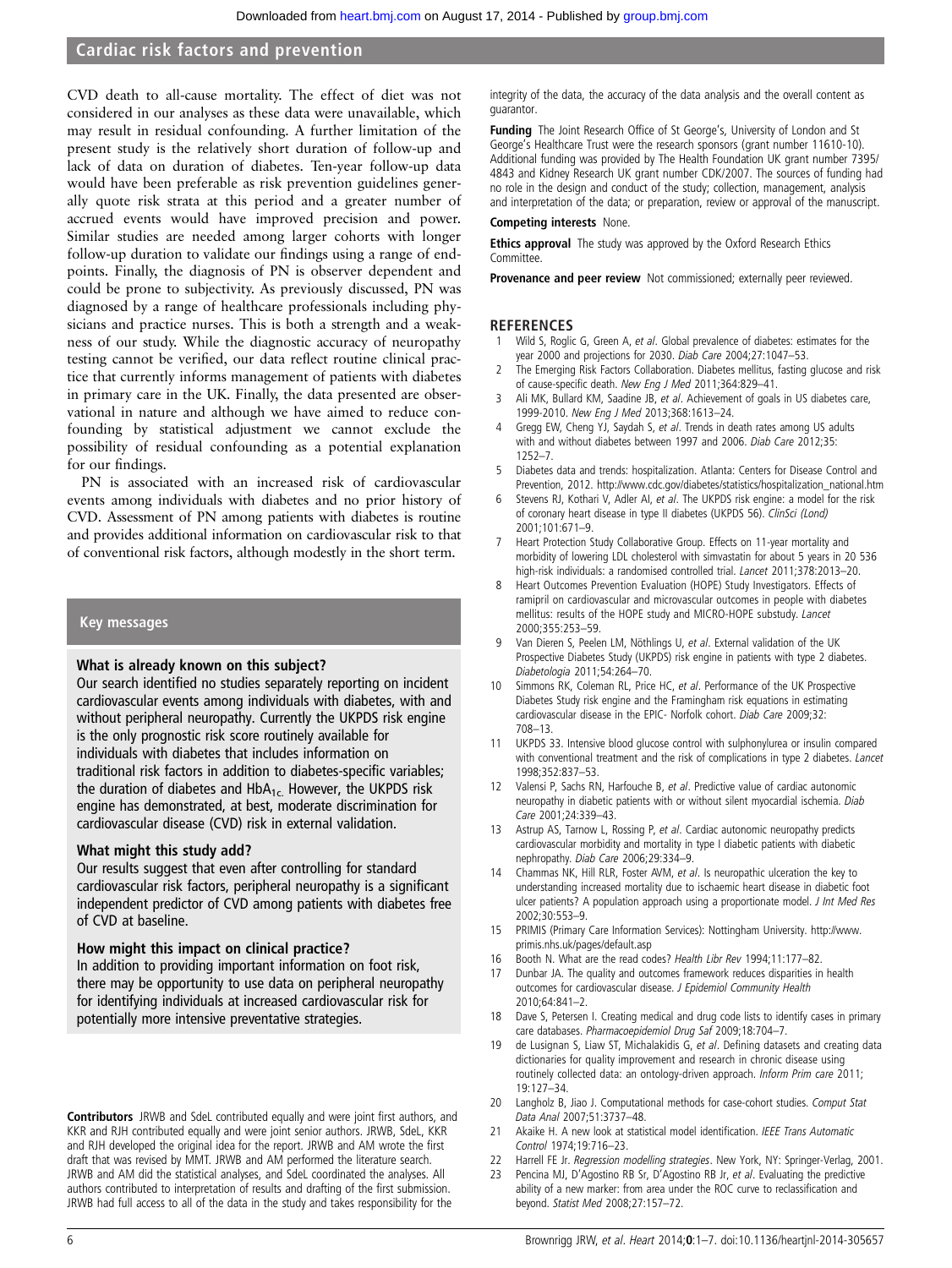- <span id="page-6-0"></span>24 Cook NR. Comments on "Evaluating the predictive ability of a new marker: from area under the ROC curve to reclassification and beyond" by Pencina MJ et al, Statistics in Medicine (DOI: 101002/sim.2929). Statist Med 2008;27: 157–72.
- 25 Cusick M, Meleth AD, Agron E, et al. Associations of mortality and diabetes complications in patients with type 1 and type 2 diabetes: early treatment diabetic retinopathy study report no. 27. Diab Care 2005;28:617–25.
- 26 Coppini DV, Bowtell PA, Weng C, et al. Showing neuropathy is related to increased mortality in diabetic patients—a survival analysis using an accelerated failure time model. J Clin Epidemiol 2000;53:519–23.
- 27 Tesfaye S, Stevens LK, Stephenson JM, et al. Prevalence of diabetic peripheral neuropathy and its relation to glycaemic control and potential risk factors: the EURODIAB IDDM Complications Study 1996;39:1377–84.
- 28 Huijberts MSP, Schaper NC, Schalkwijk CG. Advanced glycation end products and diabetic foot disease. Diabetes Metab Res Rev 2008;24:S19–24.
- 29 Tesfaye S, Chaturvedi N, Eaton SEM, et al. Vascular risk factors and diabetic neuropathy. New Eng J Med 2005;352:341–50.
- 30 Brownrigg JRW, Davey J, Holt PJ, et al. The association of ulceration of the foot with cardiovascular and all-cause mortality in patients with diabetes: a meta-analysis. Diabetologia 2012;55:2906-12.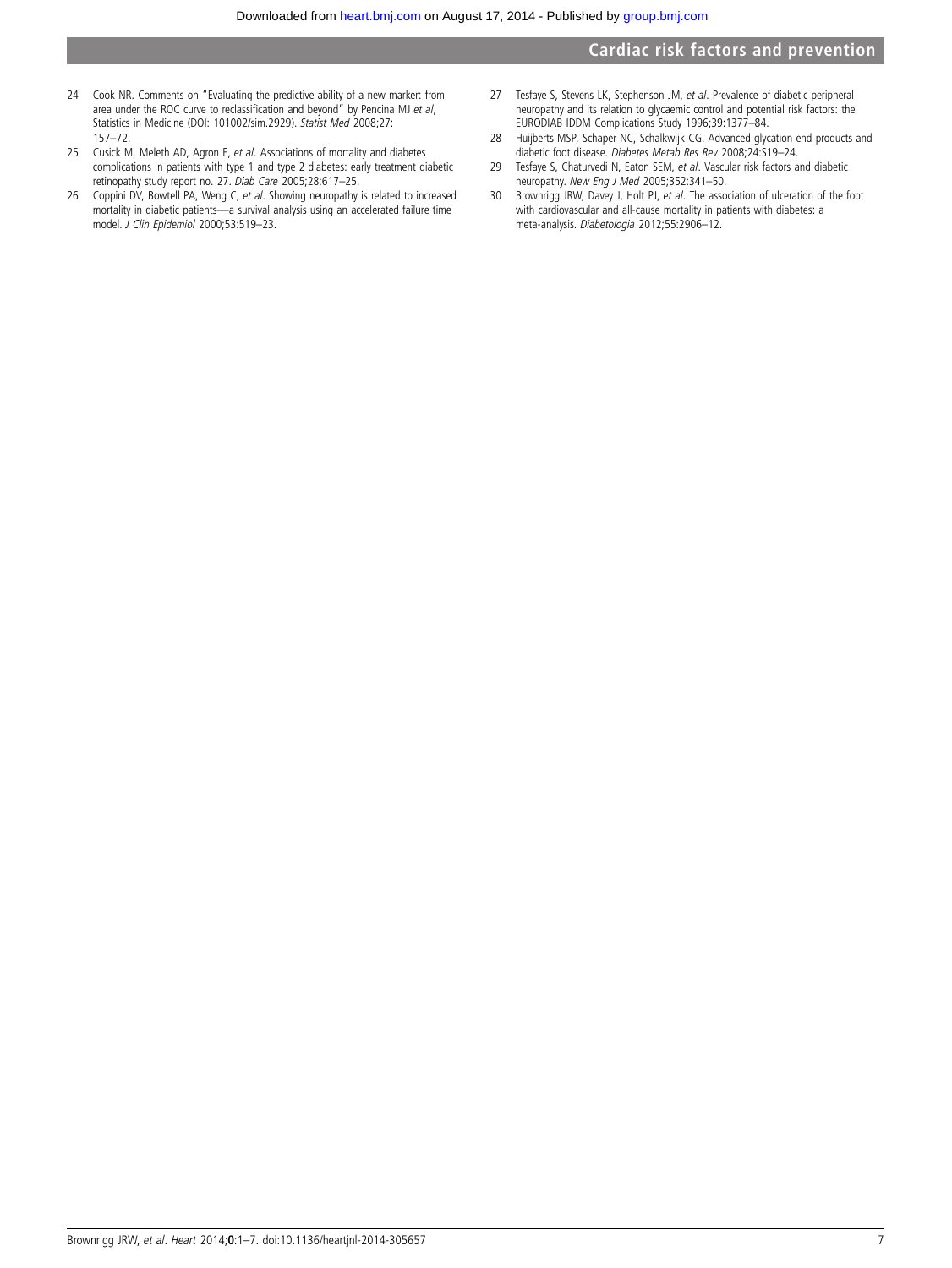# **mellitus cardiovascular events in type 2 diabetes Peripheral neuropathy and the risk of**

Jack R W Brownrigg, Simon de Lusignan, Andrew McGovern, et al.

doi: 10.1136/heartjnl-2014-305657 Heart published online August 5, 2014

**<http://heart.bmj.com/content/early/2014/08/05/heartjnl-2014-305657.full.html>** Updated information and services can be found at:

These include:

**Heart** 

| <b>Data Supplement</b>           | "Supplementary Data"<br>http://heart.bmj.com/content/suppl/2014/08/05/heartjnl-2014-305657.DC1.html                                                            |
|----------------------------------|----------------------------------------------------------------------------------------------------------------------------------------------------------------|
| <b>References</b>                | This article cites 26 articles, 8 of which can be accessed free at:<br>http://heart.bmj.com/content/early/2014/08/05/heartjnl-2014-305657.full.html#ref-list-1 |
| P < P                            | Published online August 5, 2014 in advance of the print journal.                                                                                               |
| <b>Email alerting</b><br>service | Receive free email alerts when new articles cite this article. Sign up in<br>the box at the top right corner of the online article.                            |

(DOIs) and date of initial publication. publication. Citations to Advance online articles must include the digital object identifier citable and establish publication priority; they are indexed by PubMed from initial typeset, but have not not yet appeared in the paper journal. Advance online articles are Advance online articles have been peer reviewed, accepted for publication, edited and

**<http://group.bmj.com/group/rights-licensing/permissions>** To request permissions go to:

**<http://journals.bmj.com/cgi/reprintform>** To order reprints go to:

**<http://group.bmj.com/subscribe/>** To subscribe to BMJ go to: